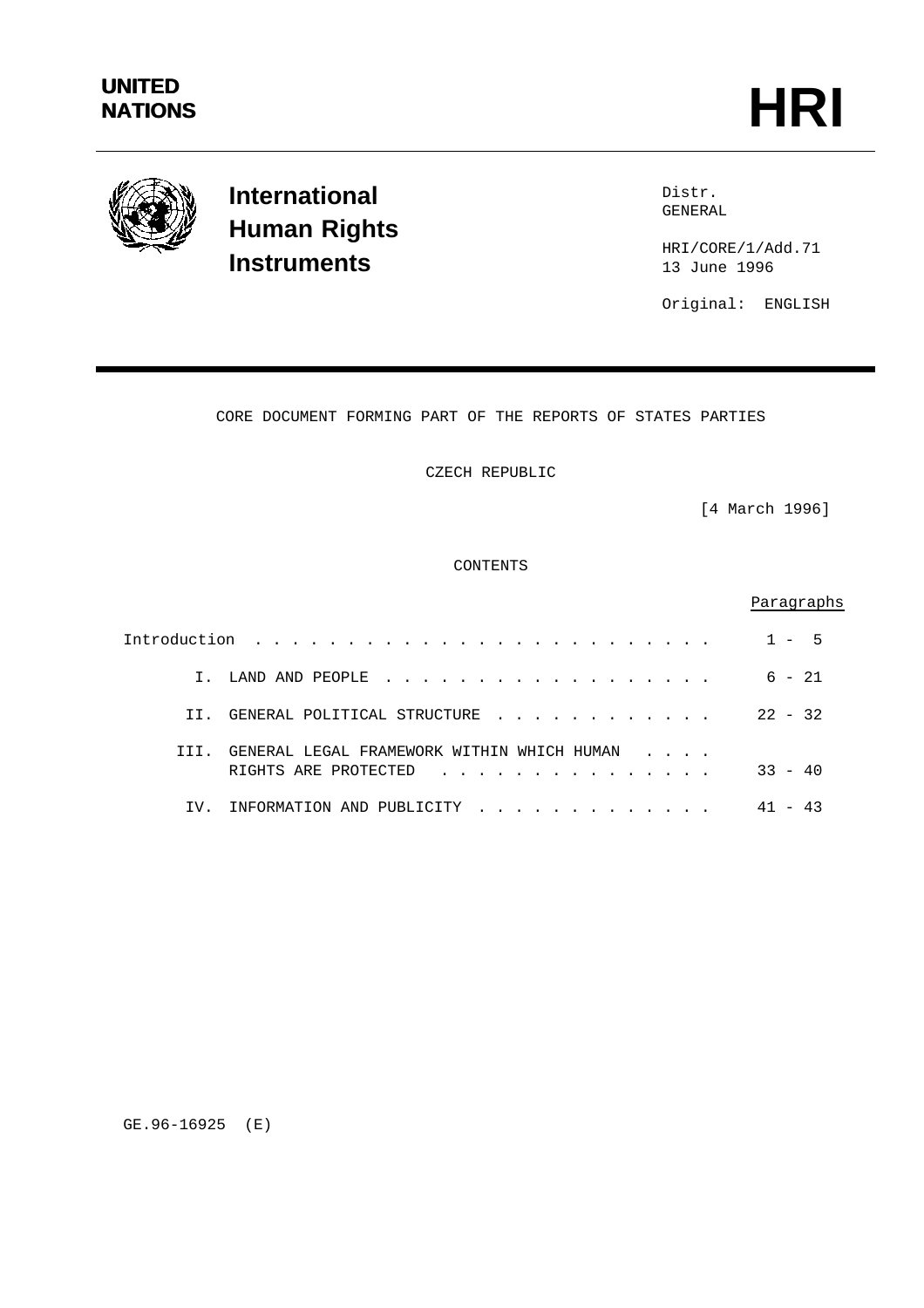#### Introduction

1. The Czech Republic was established on 1 January 1993 after the division of the Czech and Slovak Federal Republic into two independent and sovereign States. On 19 January 1993, the Czech Republic became a member of the United Nations and succeeded to all human rights instruments binding on the former Czechoslovak State.

2. On 30 September 1990 the former Czech and Slovak Federal Republic signed the Convention on the Rights of the Child (hereafter "the Convention") with the following declaration:

"In cases of irrevocable adoptions, which are based on the principle of anonymity of such adoptions, and of artificial fertilization, where the physician charged with the operation is required to ensure that the husband and wife on the one hand and the donor on the other hand remain unknown to each other, the non-communication of a natural parent's names to the child is not in contradiction with this provision."

3. The Convention entered into force in respect of the Czech Republic in accordance with its article 49, paragraph 2, on 2 February 1991. The Convention was promulgated in the Collection of Laws under No. 104/1991 Coll.

4. By virtue of the Constitutional Law No. 4/1993 Coll. on measures associated with the dissolution of the Czech and Slovak Federal Republic, the Czech Republic assumed all the obligations arising from international law in respect of the Czech and Slovak Federal Republic on the day of its dissolution, except for the obligations of the Czech and Slovak Federal Republic associated with the territory to which the sovereignty of the Czech and Slovak Federal Republic extended but to which the sovereignty of the Czech Republic does not extend. The law took effect on 31 December 1992, i.e. the Czech Republic has been bound by the Convention since 1 January 1993.

5. On 16 February 1993, the Czech Republic as a successor State to the Czech and Slovak Federal Republic notified the Secretary-General of the United Nations about its intention to be bound by the international multilateral treaties to which the Czech and Slovak Federal Republic was a party on the day of its dissolution. The declaration applied also to the obligations arising from the Convention in respect of the Czech Republic. On 7 July 1993, the notification regarding the succession of the Czech Republic to the Convention was published by the Secretary-General of the United Nations with effect from 1 January 1993.

I. LAND AND PEOPLE

6. The Czech Republic was established on 1 January 1993 after the division of the Czech and Slovak Federal Republic into the Czech Republic and the Slovak Republic.

7. The area of the Czech Republic is 78,864 sq km. The territory of the State is divided into 7 regions, 89 districts and 6,196 municipalities. The territory of the capital city of Prague forms an independent administrative unit.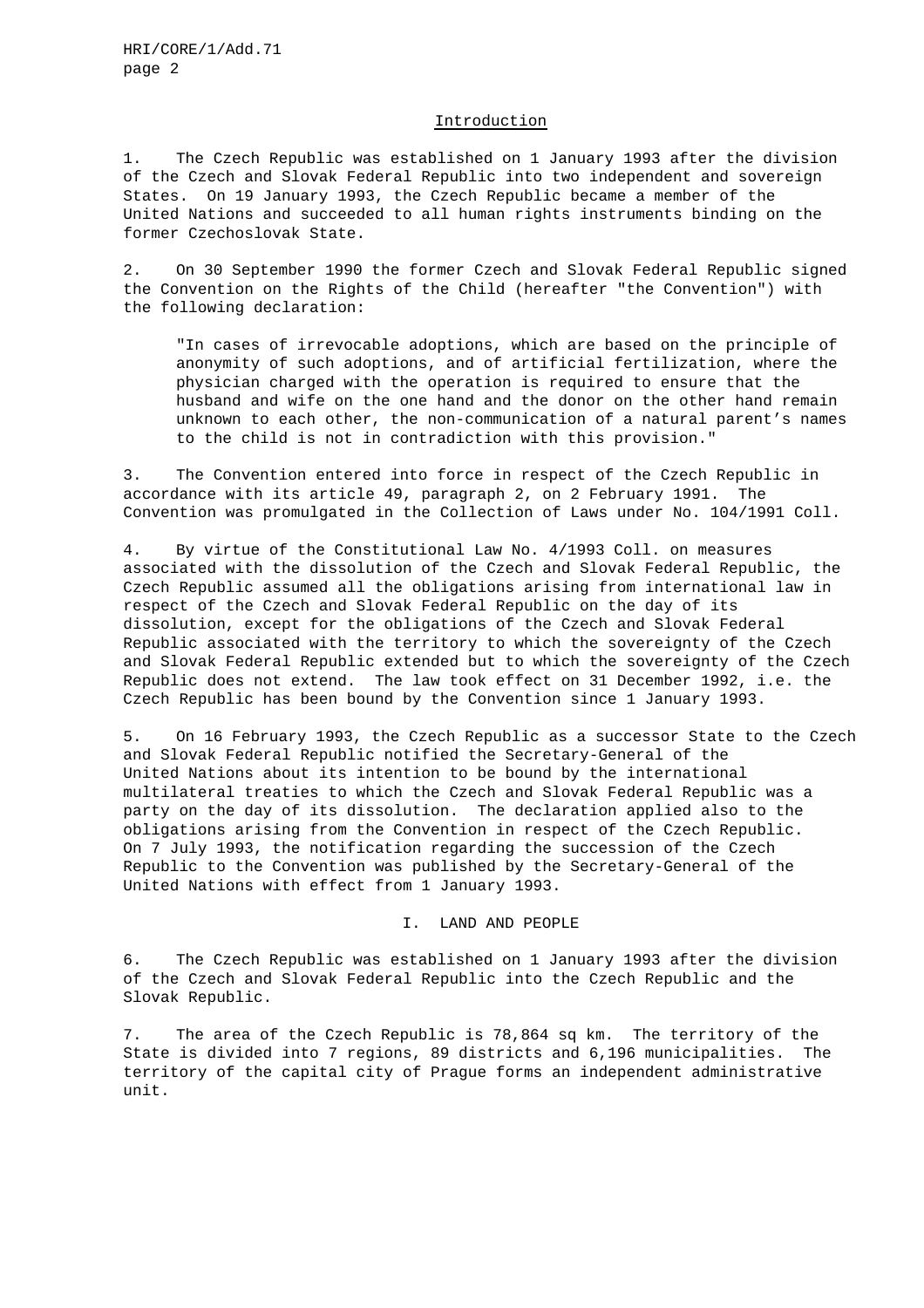8. Statistical data valid on 31 December 1992 show that the Czech Republic had a population of 10,325,697, including:

| males | single:<br>married:   | 2 081 308<br>2 544 573 | females | single:<br>married:   | 1 724 468<br>2 548 988 |  |
|-------|-----------------------|------------------------|---------|-----------------------|------------------------|--|
|       | divorced:<br>widowed: | 241 316<br>126 989     |         | divorced:<br>widowed: | 330 183<br>695 114     |  |
|       | i.e. total            | 4 999 935              |         | i.e. total:           | 5 302 280              |  |

9. The density of population in the Czech Republic in 1992 was 131 inhabitants per sq km.

10. Statistical data valid on 31 December 1994 show that the Czech Republic had 1,948,024 inhabitants under the age of 14 years, including 998,161 males and 949,863 females, and 1,356,232 inhabitants over the age of 65 years, including 513,551 males and 842,681 females.

11. Births totalled 106,915 in 1994, including 106,579 live births and 336 stillbirths.

12. Abortions totalled 66,100 in 1994, including 53,674 induced abortions, 10,958 spontaneous abortions and 8 other abortions.

13. Deaths totalled 117,373 in 1994, including 58,609 males and 58,764 females.

14. Life expectancy in 1994 was 69.5 years for males and 76.6 years for females. In the same year, the number of live births per 1,000 inhabitants was 10.3 and the number of deaths per 1,000 inhabitants was 11.4. The natural population increase per 1,000 inhabitants was -1.04. The number of marriages per 1,000 inhabitants was 5.65, the number of divorces per 100 marriages was 52.9. Infant mortality (deaths under 1 year of age per 1,000 live births) was 7.9 and neonatal mortality (deaths under 28 days of age per 1,000 live births) was 4.7.

15. According to the 1991 census, the structure of population as regards nationality was determined as follows:

| nationality | Czech:     | 8 363 768 |        | inhabitants (81.2 per cent) |  |                           |
|-------------|------------|-----------|--------|-----------------------------|--|---------------------------|
|             | Moravian:  | 1 362 313 |        |                             |  | $(13.2 \text{ per cent})$ |
|             | $Slovak$ : | 314 877   |        |                             |  | $(3.1$ per cent)          |
|             | Polish:    |           | 59 383 |                             |  | $(0.6$ per cent)          |
|             | German:    |           | 48 556 |                             |  | $(0.5$ per cent)          |
|             | Silesian:  |           | 44 446 |                             |  | $(0.4$ per cent)          |
|             | Romany:    |           | 32 903 |                             |  | $(0.3$ per cent)          |
|             | Hungarian: |           | 19 932 |                             |  | $(0.2 \text{ per cent})$  |
|             |            |           |        |                             |  |                           |

and others.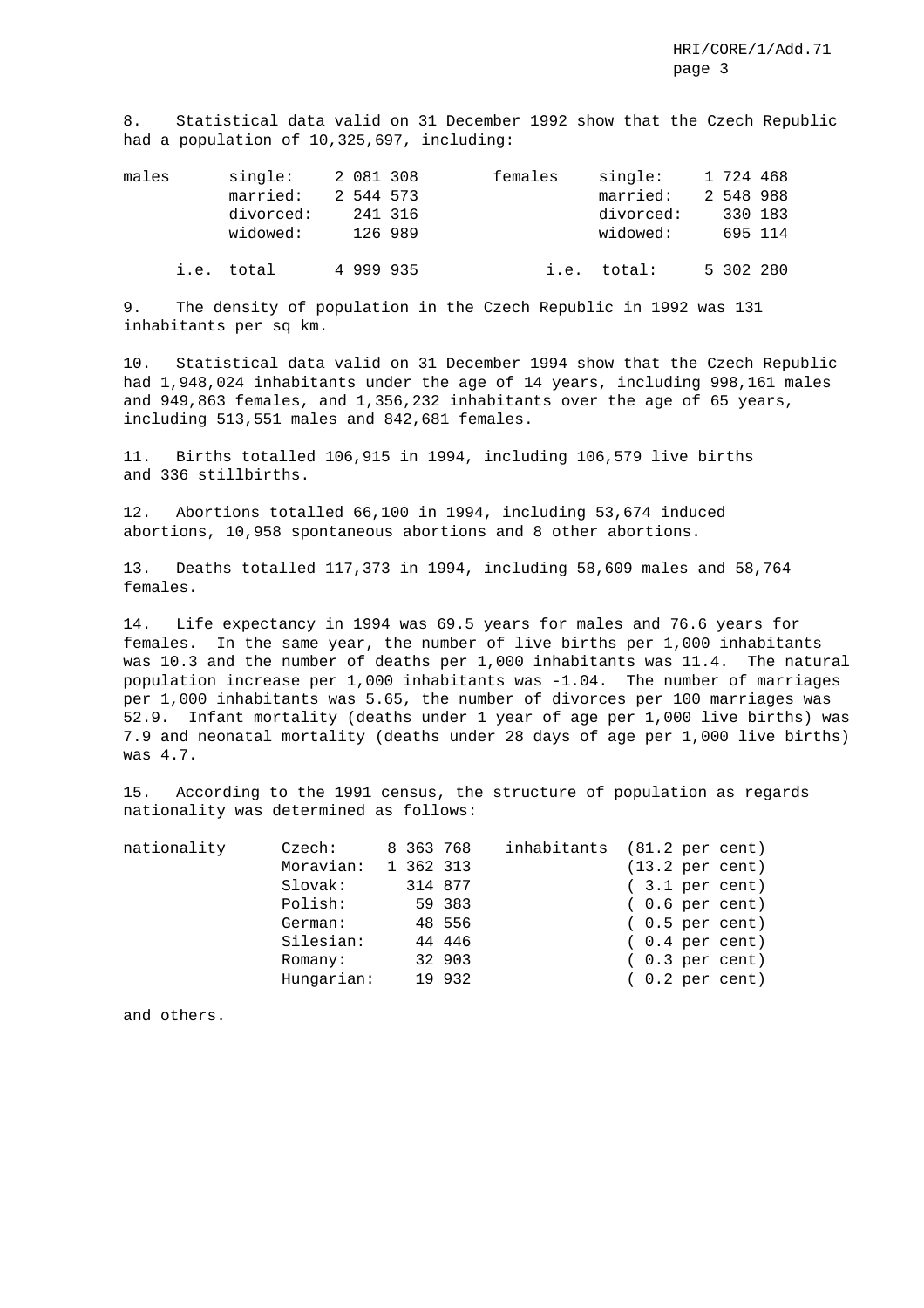HRI/CORE/1/Add.71 page 4

16. According to the 1991 census, the structure of population of the Czech Republic as regards mother languages was determined as follows:

| lanquaqe | Czech:     | 9 871 180 |         | inhabitants (95.8 per cent) |  |                          |
|----------|------------|-----------|---------|-----------------------------|--|--------------------------|
|          | Slovak:    |           | 239 355 |                             |  | $(2.3 \text{ per cent})$ |
|          | Polish:    |           | 52 362  |                             |  | $(0.5$ per cent)         |
|          | German:    |           | 40 907  |                             |  | $(0.4 \text{ per cent})$ |
|          | Romany:    |           | 24 294  |                             |  | $(0.3 \text{ per cent})$ |
|          | Hungarian: |           | 20 260  |                             |  | $(0.2 \text{ per cent})$ |

and others.

17. According to the 1991 census, the structure of population of the Czech Republic as regards religious groups was determined as follows:

| undenominational: | 4 112 864 | inhabitants (40 per cent) |  |               |
|-------------------|-----------|---------------------------|--|---------------|
| Roman Catholic:   | 4 021 385 |                           |  | (39 per cent) |
| Protestant:       | 203996    |                           |  | (2 per cent)  |

and others.

18. The Czech Republic has entered the sixth year of transformation of its centrally planned economy to market economy.

19. The economically active population of the Czech Republic totalled 5,421,102 in 1991, including 2,838,657 males and 2,582,445 females (i.e. 47.6 per cent of total population).

20. The unemployment rate in 1994 oscillated around 3 per cent; the inflation rate was 9.6 per cent.

21. Gross domestic product in 1993 was CZK 923.1 billion, gross domestic product per capita was CZK 89,352.

### II. GENERAL POLITICAL STRUCTURE

22. The Constitution of the Czech Republic (hereafter "the Constitution") was adopted on 16 December 1992 and promulgated as Law No. 1/1993 Coll., Constitution of the Czech Republic. Pursuant to the Constitution, the Czech Republic is a sovereign, unified and democratic law-observing State based on the respect for the rights and freedoms of the individual and citizen. Every citizen may do whatever is not forbidden by law, no one may be forced to do what the law does not enjoin.

23. Part of the Constitutional Order of the Czech Republic is the Charter of Fundamental Rights and Freedoms (hereafter "the Charter"), promulgated as Law No. 2/1993 Coll. The fundamental rights and freedoms enjoy the protection of the judiciary. Ratified and promulgated international accords on human rights and fundamental freedoms to which the Czech Republic has committed itself are immediately binding and are superior to law.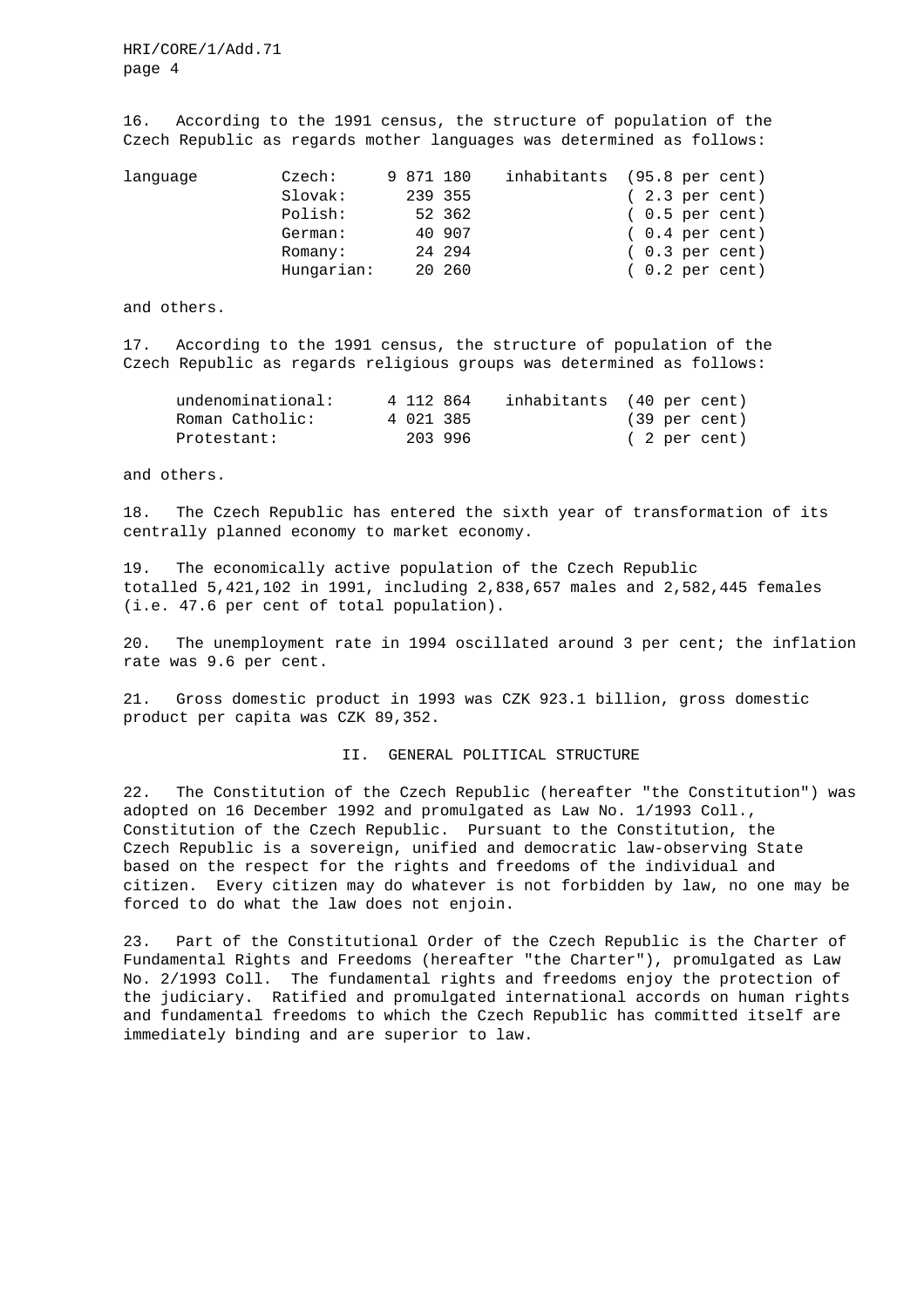24. Legislative power in the Czech Republic is vested in the Parliament. The Parliament is composed of two chambers, the Chamber of Deputies and the Senate. The Chamber of Deputies has 200 deputies elected for a term of four years. Senators have so far not been elected. Elections to the Chamber of Deputies are held on the basis of universal, equal and direct suffrage by secret ballot, according to the principles of proportional representation. Every citizen of the Czech Republic who has reached the age of 18 years has the right to vote. Every citizen of the Czech Republic who has the right to vote and has reached the age of 21 years may be elected to the Chamber of Deputies.

25. Draft laws are submitted to the Chamber of Deputies. A draft law approved by the Chamber of Deputies is forwarded to the Senate. The Government has the right to comment on all draft laws. Adopted laws are signed by the Chairman of the Chamber of Deputies, the President of the Republic and the Prime Minister. A law takes effect upon its promulgation.

26. The head of State is the President of the Republic, elected by the Parliament at a joint session of both chambers. The term of office of the President of the Republic is five years and no one can be elected for more than two consecutive terms of office. Any citizen who has the right to vote and has reached the age of 40 years may be elected as the President of the Republic. The President of the Republic has the right to attend the sessions of both chambers of the Parliament and the meetings of the Government.

27. The supreme organ of executive power is the Government, composed of the Prime Minister, Deputy Prime Ministers and Ministers. The Government is accountable to the Chamber of Deputies. The President of the Republic appoints the Prime Minister and, on his suggestion, appoints other members of the Government. A member of the Government must not pursue activities whose nature is incompatible with the exercise of his office. The Government is entitled to submit to the Chamber of Deputies a request for a vote of confidence. The Prime Minister offers his resignation to the President of the Republic, other members of the Government offer their resignations to the President of the Republic through the Prime Minister. The Government makes decisions as a body. The adoption of a resolution of the Government requires the consent of an absolute majority of all its members. For the implementation of a law and within its limits, the Government has the right to issue decrees. Ministries and other administrative organs as well as the organs of territorial self-administration may issue legal regulations on the basis of and within the limits of law, if authorized so by law.

28. The Public Prosecutor's Office represents public prosecution in criminal proceedings and fulfils other tasks as well, if determined by law.

29. The judicial power is exercised by independent courts on behalf of the State. Judges are independent in the execution of their office. The office of a judge is incompatible with the office of the President of the Republic, member of Parliament or any other office in public administration. Other activities incompatible with the office of a judge are determined by law.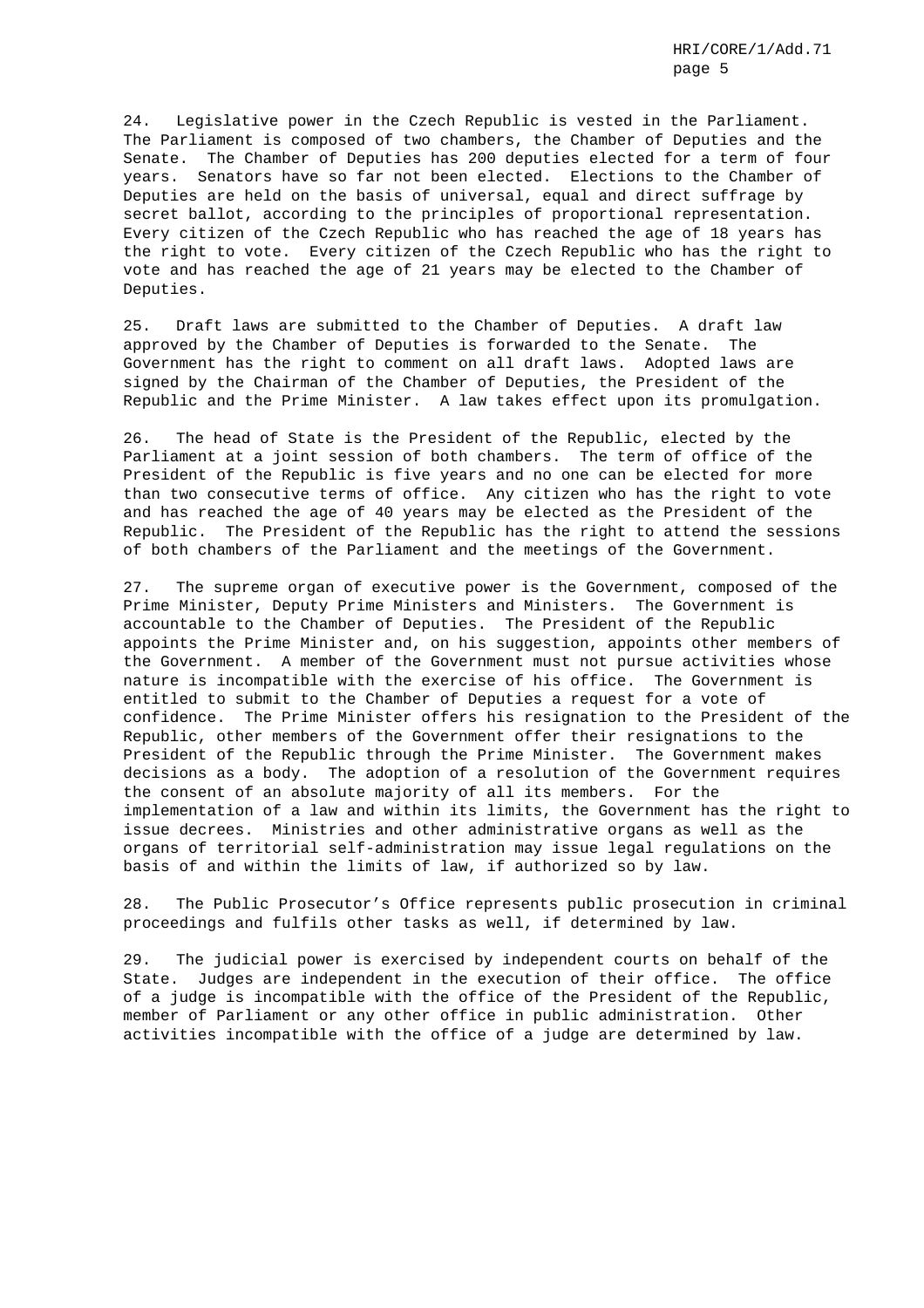HRI/CORE/1/Add.71 page 6

30. The Constitution and a special law stipulate that the judicial organ in charge of the protection of constitutionality is the Constitutional Court, composed of 15 judges appointed by the President of the Republic for a term of 15 years. The Constitutional Court decides, inter alia, on the repeal of laws or their individual provisions in case they are inconsistent with the constitutional law or with an international agreement under article 10 of the Constitution, on constitutional complaints against valid decisions and other interference by public authorities regarding the fundamental rights and freedoms guaranteed by the Constitution. The law determines by whom and under what conditions a complaint may be lodged as well as other rules of proceedings before the Constitutional Court. In decision-making, judges of the Constitutional Court are bound only by constitutional laws and international agreements under article 10 of the Constitution and by the Law on the establishment of the Constitutional Court and on proceedings before the Constitutional Court. The enforceable judgements of the Constitutional Court are binding on all organs and persons.

31. The task of courts is above all to protect rights in the manner determined by law. Only a court may decide on the guilt and penalty for criminal offences. The judiciary consists of the Supreme Court, the Supreme Administrative Court, high, regional and district courts. Their jurisdiction and organization is determined by law. Judges are appointed by the President of the Republic for an unlimited term. In decision-making, judges are bound by law. All parties to an action enjoy equal rights before the court. Proceedings are oral and held in open court, except for cases specified by law. Judgements are always delivered in open court.

32. The Supreme Audit Office is an independent body supervising the management of State property and the fulfilment of the State budget by individual ministries, other administrative authorities and State organs as well as by natural and legal persons. The President and Vice-President of the Supreme Audit Office are appointed by the President of the Republic on the suggestion of the Chamber of Deputies. The status, jurisdiction, organizational structure and other particulars concerning the Supreme Audit Office are determined by law.

III. GENERAL LEGAL FRAMEWORK WITHIN WHICH HUMAN RIGHTS ARE PROTECTED

33. Upon its establishment as an independent State, the Czech Republic adopted pursuant to article 3 of the Constitution the Charter as part of its constitutional order based on the constitutional law of the former Federal Assembly of the Czech and Slovak Federal Republic. The Charter incorporated in domestic legislation most of the civil and political rights mentioned in the International Covenant on Civil and Political Rights. Promulgation of the Charter to be a part of the constitutional order of the Czech Republic ensured the incorporation of the corresponding provisions of the Pact in Czech legislation. Moreover, under the Constitutional Law No. 4/1993 Coll. on measures associated with the dissolution of the Czech and Slovak Federal Republic the Czech Republic assumed all the obligations arising from international law in respect of the Czech and Slovak Federal Republic on the day of its dissolution (except for the obligations of the Czech and Slovak Federal Republic associated with the territory to which the sovereignty of the Czech Republic does not extend). This measure ensured continued observance of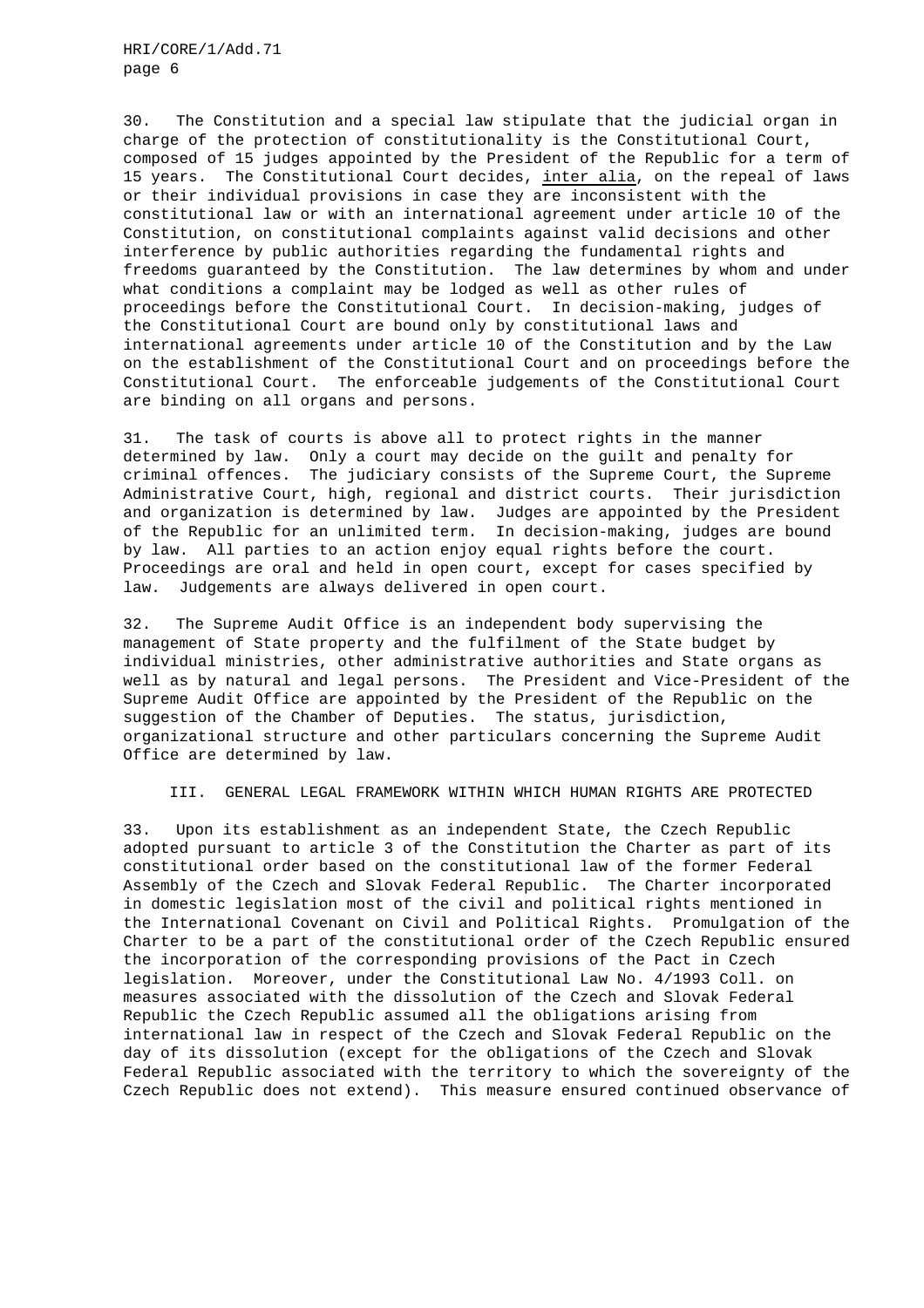all obligations in the sphere of civil and political rights binding on the former Czech and Slovak Federal Republic and on the Czech Republic, including those exceeding the framework of obligations under the Charter. Consequently, all the necessary measures have been adopted in respect of the basic laws and regulations of the Czech Republic in order to ensure continued safeguarding of the rights recognized in the Pact after the dissolution of the Czech and Slovak Federal Republic.

34. In 1993, the Chamber of Deputies of the Parliament of the Czech Republic adopted Law No. 182/1993 Coll. on the Constitutional Court. The Law, combined with the provisions on the status and jurisdiction of the Constitutional Court contained in the Constitution, considerably strengthened the domestic safeguarding of rights and freedoms pursuant to article 2 of the Pact.

35. The protection of civil and political rights is ensured above all by the institute of constitutional complaint which may be lodged with the Constitutional Court by:

(a) A natural or legal person against the valid decision or other interference by a public authority in case he/she is convinced that his/her fundamental right or freedom safeguarded by constitutional law or by an international agreement on human rights and fundamental freedoms binding on the Czech Republic has been violated;

(b) An organ of territorial self-government against unlawful interference by the State;

(c) A political party against the decision on its dissolution or against other unconstitutional or unlawful decision concerning its activities.

36. The constitutional complaint may be accompanied by a petition for the repeal of a legal regulation or its individual provision, in case the object of the constitutional complaint resulted from the application of such regulation and in case the complainant maintains that the regulation is inconsistent with the rights and freedoms under the Constitution and international instruments.

37. The Constitution, moreover, authorizes the Constitutional Court to repeal a legal regulation the application of which has violated a fundamental right or freedom, in case such violation has been ascertained by an international organ authorized to decide on complaints regarding the violation of human rights and fundamental freedoms in the Czech Republic (i.e. also the Human Rights Committee).

38. The proceedings before the Constitutional Court are regulated by law in accordance with the generally recognized democratic principles of judicial proceedings: public proceedings, independence and impartiality of judges, equality of all parties, the right to use mother language.

39. A provision of crucial importance in respect of the safeguarding of civil and political rights in the sphere of public administration is the new regulation on administrative judiciary, contained in the amendment to the Code of Civil Procedure. The regulation enables the courts to make extensive